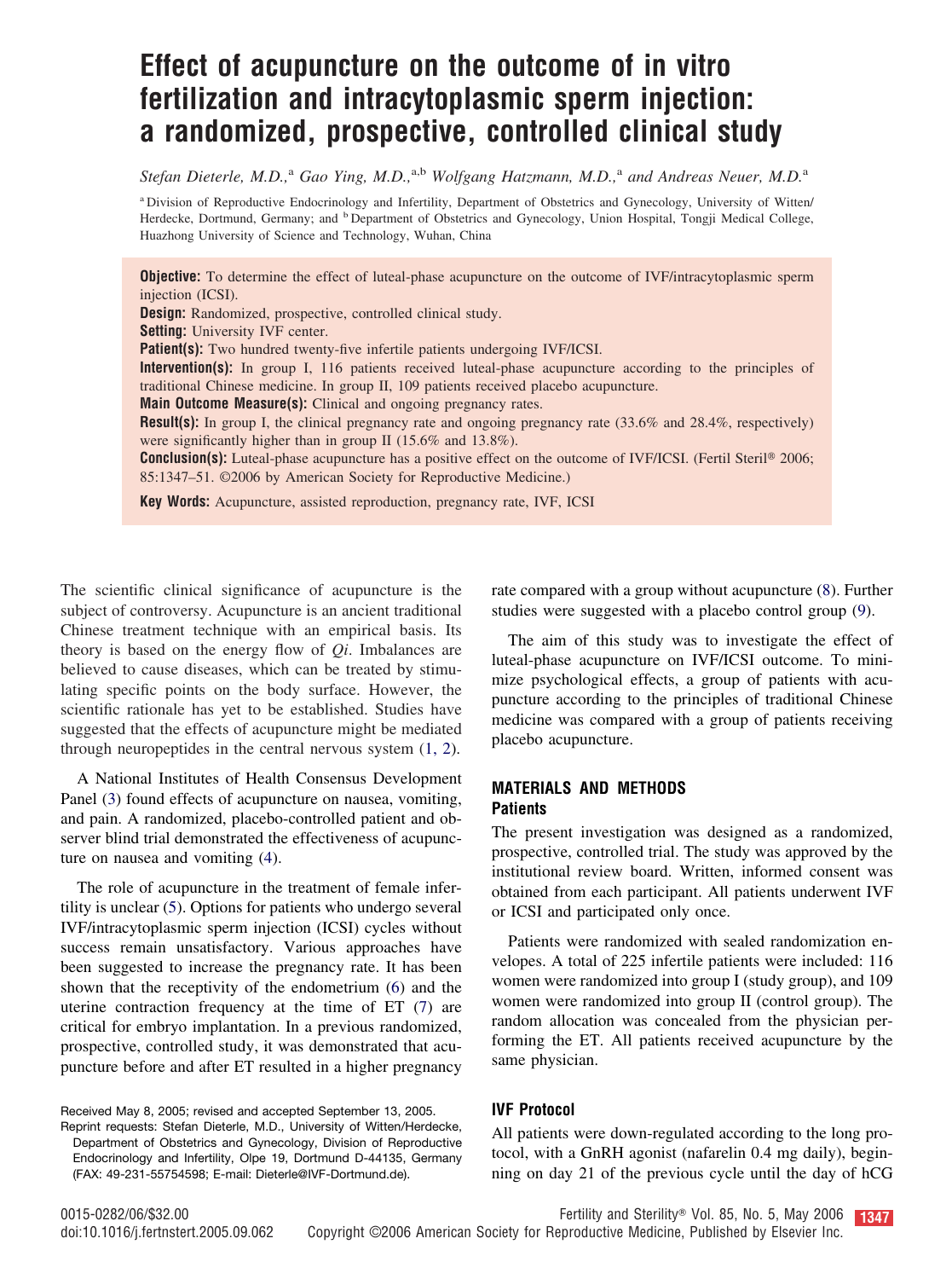<span id="page-1-0"></span>injection. Ovarian stimulation was performed with recombinant FSH or hMG. Ovulation was triggered with hCG (10,000 IU) when at least three follicles had a diameter of  $\geq$ 18 mm with an adequate serum E<sub>2</sub> concentration. Transvaginal oocyte retrieval was performed under ultrasound guidance 35 hours after hCG administration.

According to the German Embryo Protection Law, a maximum number of three embryos was transferred into the uterus 2 to 3 days after oocyte retrieval. Embryo selection is not allowed in Germany. In addition, the German Board of Physicians recommends a transfer of two embryos for women aged 35 years. Patients in both groups were supplemented with P (200 mg three times daily) starting the day after oocyte retrieval. Biochemical pregnancies were diagnosed by serum hCG measurement 2 weeks after ET. Clinical pregnancies were confirmed by transvaginal ultrasound 4–6 weeks after ET demonstrating at least one gestational sac.

# **Acupuncture Treatment**

For acupuncture, 4-cm-long disposable stainless steel needles (Suzhou Acupuncture and Medical Instruments Co. Ltd., Suzhou, Jiangsu, P. R. China) were used. In both groups, acupuncture was applied for 30 minutes immediately after ET and again 3 days later. The needles were inserted to a depth of 15–30 mm, depending on the region of the body. They were rotated to evoke the needle reaction of *Deqi* sensation (numbness, soreness, and distention around the acupoint). Fifteen minutes later, the needles were rotated again to maintain *Deqi* sensation. After ET, the following acupoints were used in group I: *Guanyuan* (ren [RN]4), *Qihai* (RN6), *Guilai* (stomach [ST]29), *Neiguan* (pericardium [PC]6), *Xuehai* (spleen [SP]10), and *Diji* (SP8).

At the same time, a special Chinese medical drug (the seed of Caryophyllaceae) was placed on the patient's ear. The following points were used: ear point 55 (*Shenmen*), ear point 58 (*Zigong*), ear point 22 (*Neifenmi*), and ear point 33 (*Pizhixia*). The seeds remained in place for 2 days and were pressed twice daily for 10 minutes. Three days after ET, all patients received a second acupuncture treatment. The following locations were used: *Hegu* (large intestine [LI]14), *Sanyinjiao* (SP6), *Zusanli* (ST36), *Taixi* (kidney [KI]3), *Taichong* (liver [LR]3). In addition, the same ear points were pressed at the opposite ear twice daily. The seeds were removed after 2 days.

In group II, the following acupuncture points were used after ET and again 3 days later: San Jiao [SJ]9 (*Sidu*), SJ12 (*Xiaoluo*), gallbladder (GB)31 (*Fengshi*), GB32 (*Zhongdu*), and GB34 (*Yang ling qua*). As in group I, patients received acupuncture treatment for 30 minutes. At the same time, the following ear points were used: ear point 17 (*Shangzhi*), ear point 14 (*Feng si*), ear point 8 (*Sisheng*), and ear point 53 (*Jian*). Equal numbers of needles were applied to the study and control groups. The placebo acupuncture treatment was designed not to influence fertility.

# **Statistical Analysis**

The primary outcome measure was the clinical pregnancy rate, which was used for sample size calculation. We estimated a required sample size of 110 patients in both groups. This was based on the assumption of a clinical pregnancy rate of 20% in the control group, a minimal detectable difference of clinical pregnancies between study group and control group of 15% at a power of 80% (according to a  $\beta$  of 20%), and a type I error ( $\alpha$ ) of 5%. The sample size calculation assumed a one-sided test situation and was performed with an unconditional exact test (StatXact Version 6; CYTEL Software, Cambridge, MA). Secondary outcome measures were the biochemical and the ongoing pregnancy rates. Student's *t*-test was performed for comparison of continuous parameters between the study and control groups. Comparison of discrete parameters was made by  $\chi^2$  analysis. A level of significance of 5% was chosen for both tests.

# **RESULTS**

A total of 225 patients with a transfer of at least one embryo was included in the study. All patients were randomized: 116 patients received acupuncture according to the principle of traditional Chinese medicine (group I), and 109 patients received placebo acupuncture (group II). All 225 patients completed the study. No patient was lost to follow-up.

# **TABLE 1**

**Patient characteristics.**

| <b>Characteristic</b>                                                                                                                  | <b>Group I</b><br>$(n = 116)$ | <b>Group II</b><br>$(n = 109)$   | P         |  |
|----------------------------------------------------------------------------------------------------------------------------------------|-------------------------------|----------------------------------|-----------|--|
| Age $(y)$                                                                                                                              |                               | $35.1 \pm 3.8$ 34.7 $\pm$ 4.0 NS |           |  |
| BMI ( $kg/m2$ )                                                                                                                        |                               | $24.5 \pm 5.1$ 24.1 $\pm$ 4.7    | <b>NS</b> |  |
| Duration of                                                                                                                            | $5.4 \pm 3.4$                 | $5.3 \pm 3.1$                    | <b>NS</b> |  |
| infertility (ys)                                                                                                                       |                               |                                  |           |  |
| Primary infertility                                                                                                                    | 93                            | 86                               | <b>NS</b> |  |
| Secondary infertility                                                                                                                  | 23                            | 23                               | <b>NS</b> |  |
| Tubal infertility                                                                                                                      | 38                            | 35                               | <b>NS</b> |  |
| Endometriosis                                                                                                                          | 18                            | 11                               | <b>NS</b> |  |
| Male infertility                                                                                                                       | 58                            | 60                               | <b>NS</b> |  |
| Other causes                                                                                                                           | 13                            | 8                                | <b>NS</b> |  |
| Previous IVF/ICSI                                                                                                                      |                               |                                  |           |  |
| cycles                                                                                                                                 |                               |                                  |           |  |
| 0 cycles                                                                                                                               | 19                            | 18                               | <b>NS</b> |  |
| 1 cycle                                                                                                                                | 29                            | 30                               | <b>NS</b> |  |
| 2 cycles                                                                                                                               | 35                            | 35                               | <b>NS</b> |  |
| 3 cycles                                                                                                                               | 22                            | 17                               | <b>NS</b> |  |
| 4 cycles                                                                                                                               | 8                             | 4                                | <b>NS</b> |  |
| 5 cycles                                                                                                                               | $\overline{2}$                | 4                                | <b>NS</b> |  |
| 6 cycles                                                                                                                               | $\mathbf{1}$                  | 1                                | <b>NS</b> |  |
| <i>Note:</i> Data are presented as mean $\pm$ SD or n. NS<br>and all and the actual to DNAH and the selection and actual activities of |                               |                                  |           |  |

 $=$  nonsignificant; BMI  $=$  body mass index.

*Dieterle. Acupuncture in IVF/ICSI. Fertil Steril 2006.*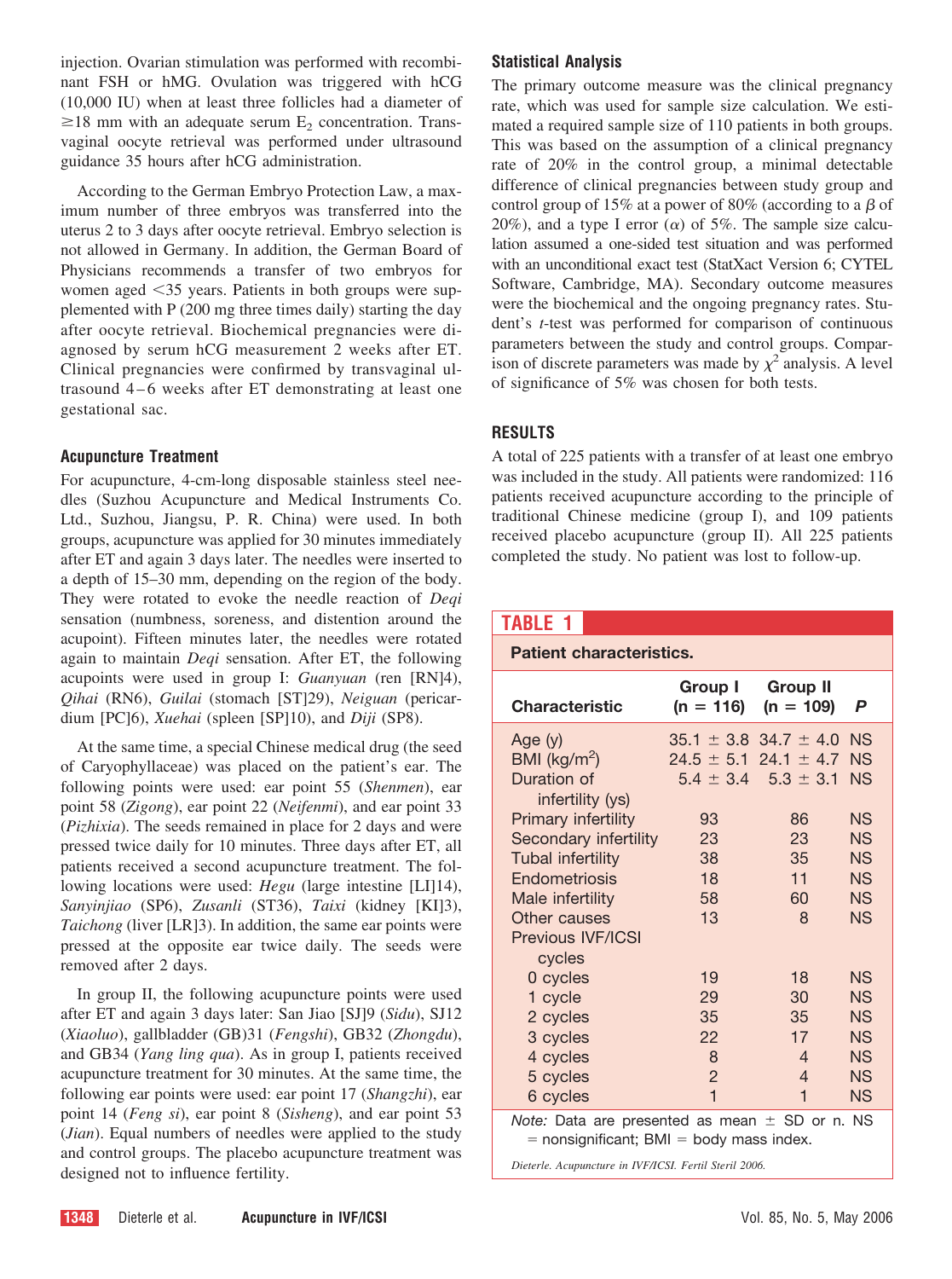Fifty-six clinical pregnancies were confirmed by ultrasound. The clinical characteristics of the patients in both groups are presented in [Table 1.](#page-1-0) There were no significant differences in terms of age, body mass index, duration of infertility, cause of infertility, and number of previous IVF/ ICSI cycles between groups I and II.

Table 2 shows the outcome of IVF/ICSI in both groups. No differences regarding the days of stimulation, the number of FSH units required, and serum  $E<sub>2</sub>$  concentrations on the day of hCG injection were observed. The number of oocytes, the fertilization rate, and the number of embryos transferred were similar in both groups. The data demonstrate that the implantation rate was significantly higher in group I than in group II (14.2% vs. 5.9%,  $P \le 01$ ). Clinical pregnancy and ongoing pregnancy rates per transfer were significantly higher in group I (33.6% and 28.4%, respectively) than in group II (15.6% and 13.8%, *P*<.01).

The experimental event rates and the control event rates, including 90% confidence intervals, are listed in [Table 3.](#page-3-0) The numbers needed to treat are 5.5 for the clinical and 6.8 for the ongoing pregnancy rate.

# Thirty-seven patients (group  $I = 19$ , group  $II = 18$ ) underwent their first IVF/ICSI cycle, 59 patients (group  $I = 29$ , group  $II = 30$ ) had their second cycle after failing to achieve a pregnancy in their first attempt, and 129 women (group  $I = 68$ , group  $II = 61$ ) received more than two previous IVF/ICSI cycles [\(Table 4\)](#page-3-0).

Clinical pregnancy rates and implantation rates declined with an increasing number of treatment cycles. After the first cycle, the clinical pregnancy and implantation rates were 47.4% and 28.9%, respectively, in group I, and 33.3% and 11.1% in group II; after the second cycle, 34.5% and 15.2% in group I and 23.3% and 8.6% in group II. After three or more cycles, the clinical pregnancy rate was 29.4% in group I and 8.2% in group II  $(P<.01)$ , and the implantation rate was 12.6% in group I and 3.2% in group II  $(P<.01)$ .

# **DISCUSSION**

The physiologic mechanisms and clinical significance of acupuncture have not been completely revealed and have been the subject of controversy [\(10\)](#page-4-0). Recent studies support the concept that acupuncture activates endogenous opioids in

**IVF/ICSI data.**

| <u>IVE/ICSI data.</u>                |                               |                                |           |
|--------------------------------------|-------------------------------|--------------------------------|-----------|
| <b>Variable</b>                      | <b>Group I</b><br>$(n = 116)$ | <b>Group II</b><br>$(n = 109)$ | P         |
| <b>IVF</b> cycles                    | 34                            | 36                             | <b>NS</b> |
| <b>ICSI</b> cycles                   | 67                            | 59                             | <b>NS</b> |
| ET after cryopreservation            | 15                            | 14                             | <b>NS</b> |
| Previous IVF/ICSI cycles             | $1.8 \pm 1.3$                 | $1.8 \pm 1.3$                  | <b>NS</b> |
| No. of ampoules                      | $42.2 \pm 23.5$               | $42.7 \pm 23.7$                | <b>NS</b> |
| Days of stimulation                  | $10.2 \pm 1.9$                | $9.9 \pm 1.7$                  | <b>NS</b> |
| $E_2$ at ovulation induction (pg/mL) | $1,818 \pm 1,317$             | $1,887 \pm 1,299$              | <b>NS</b> |
| Endometrial thickness (mm)           | $10.5 \pm 1.8$                | $10.2 \pm 1.7$                 | <b>NS</b> |
| No. of oocytes retrieved             | $11.2 \pm 7.2$                | $12.7 \pm 9.4$                 | <b>NS</b> |
| Fertilization rate (%)               | $50.2 \pm 22.3$               | $50.6 \pm 21.6$                | <b>NS</b> |
| IVF $(%)$                            | $46.7 \pm 21.3$               | $52.8 \pm 15.5$                | <b>NS</b> |
| ICSI (%)                             | $50.9 \pm 24.4$               | $46.3 \pm 27.8$                | <b>NS</b> |
| ET(n)                                | 116                           | 109                            | <b>NS</b> |
| No. of embryos transferred           | $2.6 \pm 0.7$                 | $2.6 \pm 0.7$                  | <b>NS</b> |
| 3 embryos transferred                | 83                            | 79                             | <b>NS</b> |
| 2 embryos transferred                | 22                            | 20                             | <b>NS</b> |
| 1 embryo transferred                 | 11                            | 10                             | <b>NS</b> |
| Implantation rate (%)                | 14.2                          | 5.9                            | < 0.01    |
| No. of biochemical pregnancies       | 41                            | 18                             | < 0.01    |
| Biochemical pregnancy rate (%)       | 35.3                          | 16.5                           | < 0.01    |
| No. of clinical pregnancies          | 39                            | 17                             | < 0.01    |
| Clinical pregnancy rate (%)          | 33.6                          | 15.6                           | < 0.01    |
| No. of ongoing pregnancies           | 33                            | 15                             | < 0.01    |
| Ongoing pregnancy rate (%)           | 28.4                          | 13.8                           | < 0.01    |
| Miscarriages (%)                     | 15.4                          | 11.8                           | <b>NS</b> |
|                                      |                               |                                |           |

*Note:* Data are presented as mean  $\pm$  SD or n. NS = nonsignificant.

*Dieterle. Acupuncture in IVF/ICSI. Fertil Steril 2006.*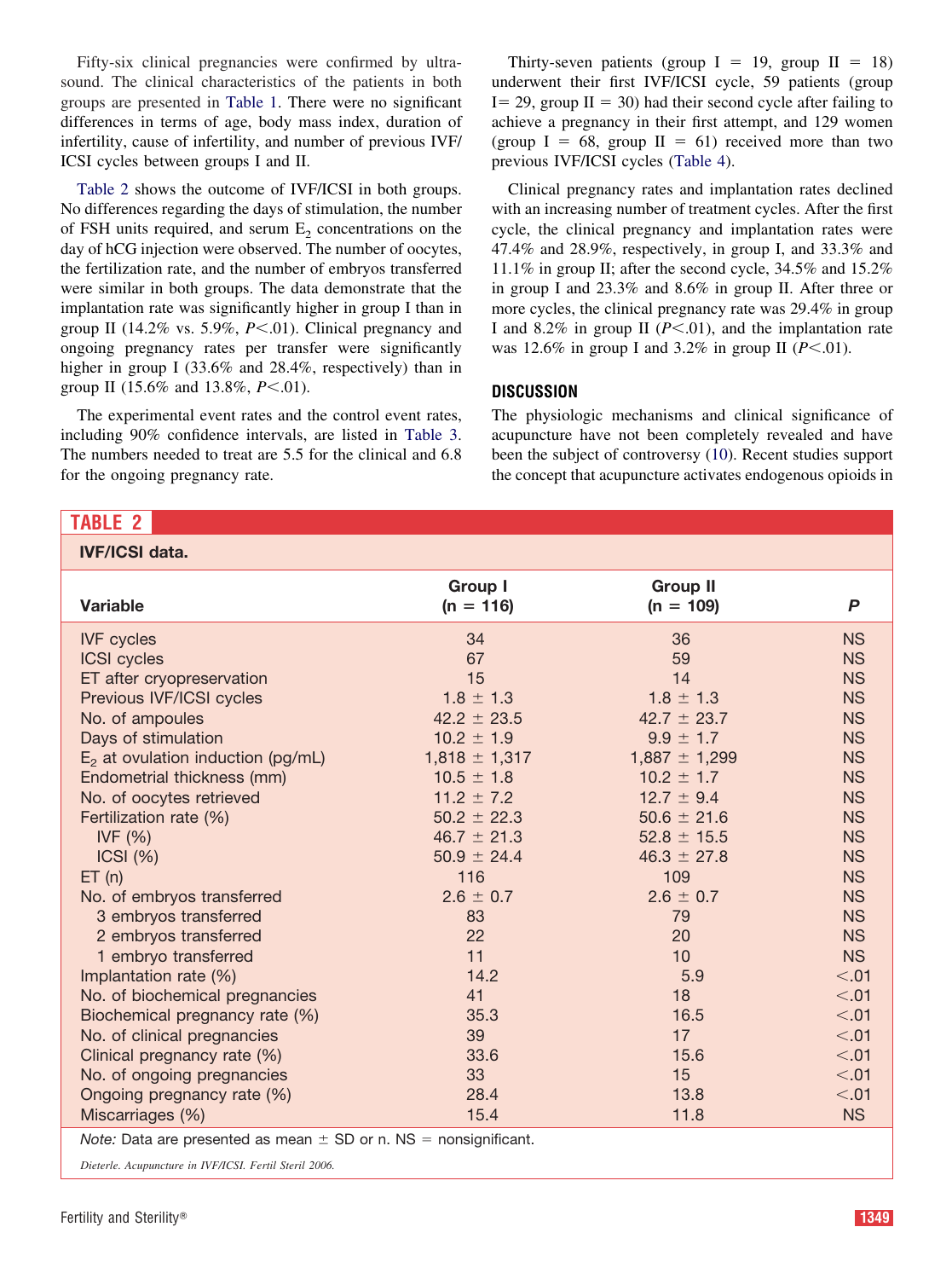<span id="page-3-0"></span>

| <b>TABLE 3</b>                                                                                                                                                                                      |                                                                |                                                                |                           |
|-----------------------------------------------------------------------------------------------------------------------------------------------------------------------------------------------------|----------------------------------------------------------------|----------------------------------------------------------------|---------------------------|
| <b>Pregnancy rates.</b>                                                                                                                                                                             |                                                                |                                                                |                           |
| <b>Parameter</b>                                                                                                                                                                                    | Group I<br>$(n = 116)$                                         | <b>Group II</b><br>$(n = 109)$                                 | P                         |
| Biochemical pregnancy rate (%)<br>Clinical pregnancy rate (%)<br>Ongoing pregnancy rate (%)                                                                                                         | $35.3(28.0 - 43.3)$<br>$33.6(26.4 - 41.5)$<br>28.4 (21.6-36.1) | $16.5(11.0-23.5)$<br>$15.6(10.2 - 22.5)$<br>$13.8(8.7 - 20.4)$ | < 0.01<br>< .01<br>< 0.01 |
| Data are presented as experimental event rate (group I) or control event rate (group II), with 95% confidence interval in<br>parentheses.<br>Dieterle, Acupuncture in IVF/ICSI, Fertil Steril 2006. |                                                                |                                                                |                           |

the central nervous system, which inhibit central sympathetic neural outflow [\(11\)](#page-4-0). Functional magnetic resonance imaging, a technique sensitive to changes in regional blood oxygenation as an index of neuronal activity to map human brain functions, has been used for quantitative studies of the correlation between various acupoints and specific functional areas of the brain [\(12\)](#page-4-0). Wu et al. [\(13\)](#page-4-0) characterized a pathway in the hypothalamus and limbic system that might mediate acupuncture. Cho et al. [\(11\)](#page-4-0) demonstrated a correlation between brain activation and corresponding acupoint stimulation. Acupuncture might change the charge and potential of neurons and the concentrations of electrolytes and neuropeptides, such as  $\beta$ -endorphin [\(1, 2, 14\)](#page-4-0). In addition, psychological effects of acupuncture have been demonstrated [\(15\)](#page-4-0). Acupuncture can activate inhibitory systems in the spinal cord, which results in segmental inhibition of sympathetic outflow  $(16)$ .

Acupuncture has been used in the treatment of female infertility. Although the mechanism of acupuncture in the treatment of female infertility is unknown, studies have demonstrated its potential impact on the hypothalamic–pituitary– ovarian axis and on the uterus [\(17, 18\)](#page-4-0).

Successful IVF/ICSI demands optimal endometrial receptivity at the time of embryo implantation. Uterine receptivity is regulated by a number of factors, including uterine perfusion [\(19\)](#page-4-0). Stener-Victorin et al. [\(20\)](#page-4-0) demonstrated that acupuncture can reduce the uterine artery blood flow impedance. Ayoubi et al. [\(7\)](#page-4-0) found that a high uterine contraction frequency in IVF at the time of ET comes from a delayed establishment of uteroquiescence after ovulation in IVF in contrast to the menstrual cycle. Fanchin et al. [\(21\)](#page-4-0) showed that pregnancy rates are affected by uterine contractions at the time of ET. Kim et al. [\(18\)](#page-4-0) demonstrated that acupuncture of acupoint LI14 can inhibit uterus motility.

Stener-Victorin et al. [\(22\)](#page-4-0) compared electro-acupuncture analgesia with standard analgesia during oocyte aspiration. Implantation and "take-home baby" rates were significantly higher with electro-acupuncture than without. Paulus et al. [\(8\)](#page-4-0) compared a group of 80 patients with acupuncture before and after ET with a control group of 80 patients without acupuncture. They found a significantly higher pregnancy rate in the acupuncture group than in the control group.

Infertility can cause stress, leading to a release of stress hormones. It has been suggested that stress reduction might improve fertility [\(23\)](#page-4-0). Verhaak et al. [\(24\)](#page-4-0) reported that differences in the emotional status between pregnant and nonpregnant women were present before treatment and became more apparent after the first IVF and ICSI cycle. Women who became pregnant showed lower levels of depression than those who did not. The use of acupuncture to reduce anxiety and stress, possibly through its sympathoinhibitory property and impact on  $\beta$ -endorphin levels, has been

| <b>TABLE 4</b>                                         |                        |                                 |                                |                    |                                  |                             |           |
|--------------------------------------------------------|------------------------|---------------------------------|--------------------------------|--------------------|----------------------------------|-----------------------------|-----------|
| Number of IVF/ICSI cycles and IVF/ICSI outcome.        |                        |                                 |                                |                    |                                  |                             |           |
|                                                        | Group I<br>$(n = 116)$ |                                 | <b>Group II</b><br>$(n = 109)$ |                    |                                  |                             |           |
| No. of<br><b>ART cycles</b>                            | No. of<br>patients     | <b>Pregnancy</b><br>rate $(\%)$ | Implantation<br>rate $(\%)$    | No. of<br>patients | <b>Pregnancy</b><br>rate $(\% )$ | Implantation<br>rate $(\%)$ | P         |
|                                                        | 19                     | 47.4                            | 22.4                           | 18                 | 33.3                             | 11.3                        | <b>NS</b> |
| $\overline{2}$                                         | 29                     | 34.5                            | 15.2                           | 30                 | 23.3                             | 8.6                         | <b>NS</b> |
| $\geq 3$                                               | 68                     | 29.4                            | 12.6                           | 61                 | 8.2                              | 3.2                         | < 0.01    |
| Dieterle. Acupuncture in IVF/ICSI. Fertil Steril 2006. |                        |                                 |                                |                    |                                  |                             |           |